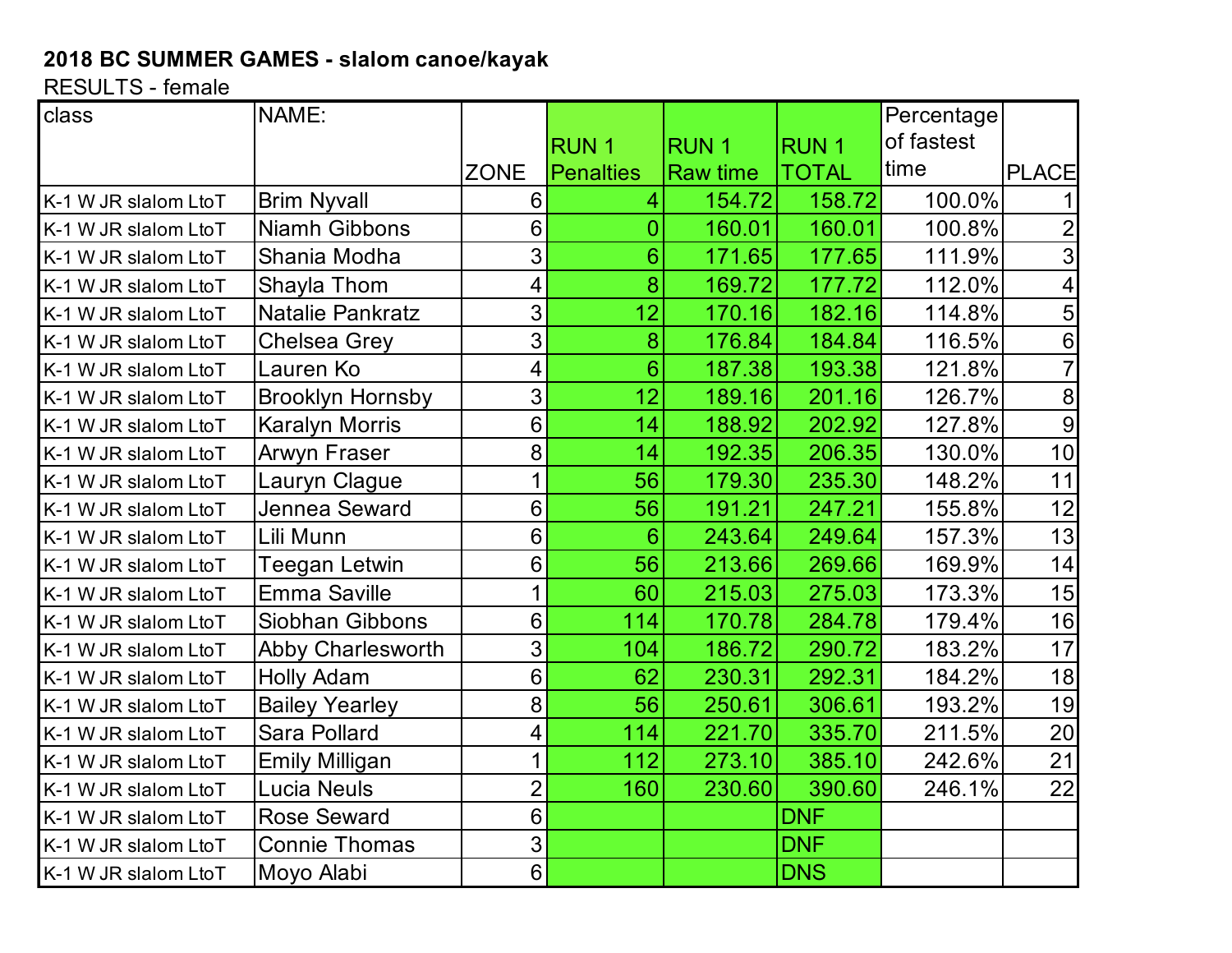| class                | NAME:                |                |                  |                 |              | Percentage |                |
|----------------------|----------------------|----------------|------------------|-----------------|--------------|------------|----------------|
|                      |                      |                | <b>RUN1</b>      | <b>RUN1</b>     | <b>RUN1</b>  | of fastest |                |
|                      |                      | <b>ZONE</b>    | <b>Penalties</b> | <b>Raw time</b> | <b>TOTAL</b> | time       | PLACE          |
| K-1 W JR slalom TtoT | Keisa Bleiler        | 5 <sup>1</sup> | 6                | 157.21          | 163.21       | 100.0%     |                |
| K-1 W JR slalom TtoT | <b>Erica Potkins</b> |                |                  | 182.93          | 184.93       | 113.3%     | $\overline{2}$ |
| K-1 W JR slalom TtoT | <b>Tess Nuttall</b>  |                |                  | 184.85          | 186.85       | 114.5%     | 3              |
| K-1 W JR slalom TtoT | Alexis Balsamo       | 5              | 8                | 229.88          | 237.88       | 145.8%     | $\vert$        |
| K-1 W JR slalom TtoT | Erin Ball            | 8 <sub>l</sub> | 64               | 178.52          | 242.52       | 148.6%     | 5 <sub>l</sub> |
|                      |                      |                |                  |                 |              |            |                |

| class                | NAME:                   |                |                  |                 |               | Percentage |                |
|----------------------|-------------------------|----------------|------------------|-----------------|---------------|------------|----------------|
|                      |                         |                | <b>RUN1</b>      | IRUN 1          | <b>IRUN 1</b> | of fastest |                |
|                      |                         | <b>ZONE</b>    | <b>Penalties</b> | <b>Raw time</b> | <b>TOTAL</b>  | time       | <b>PLACE</b>   |
| C-1 W JR slalom LtoT | Anna Beaudry            | 5 <sub>l</sub> |                  | 194.54          | 198.54        | 100.0%     |                |
| C-1 W JR slalom LtoT | <b>Brooklyn Hornsby</b> |                | 62               | 248.87          | 310.87        | 156.6%     | $\overline{2}$ |
| C-1 W JR slalom LtoT | <b>Trinty Jensen</b>    | 8 <sub>l</sub> | 456              | 159.44          | 615.44        | 310.0%     | 3              |
|                      |                         |                |                  |                 |               |            |                |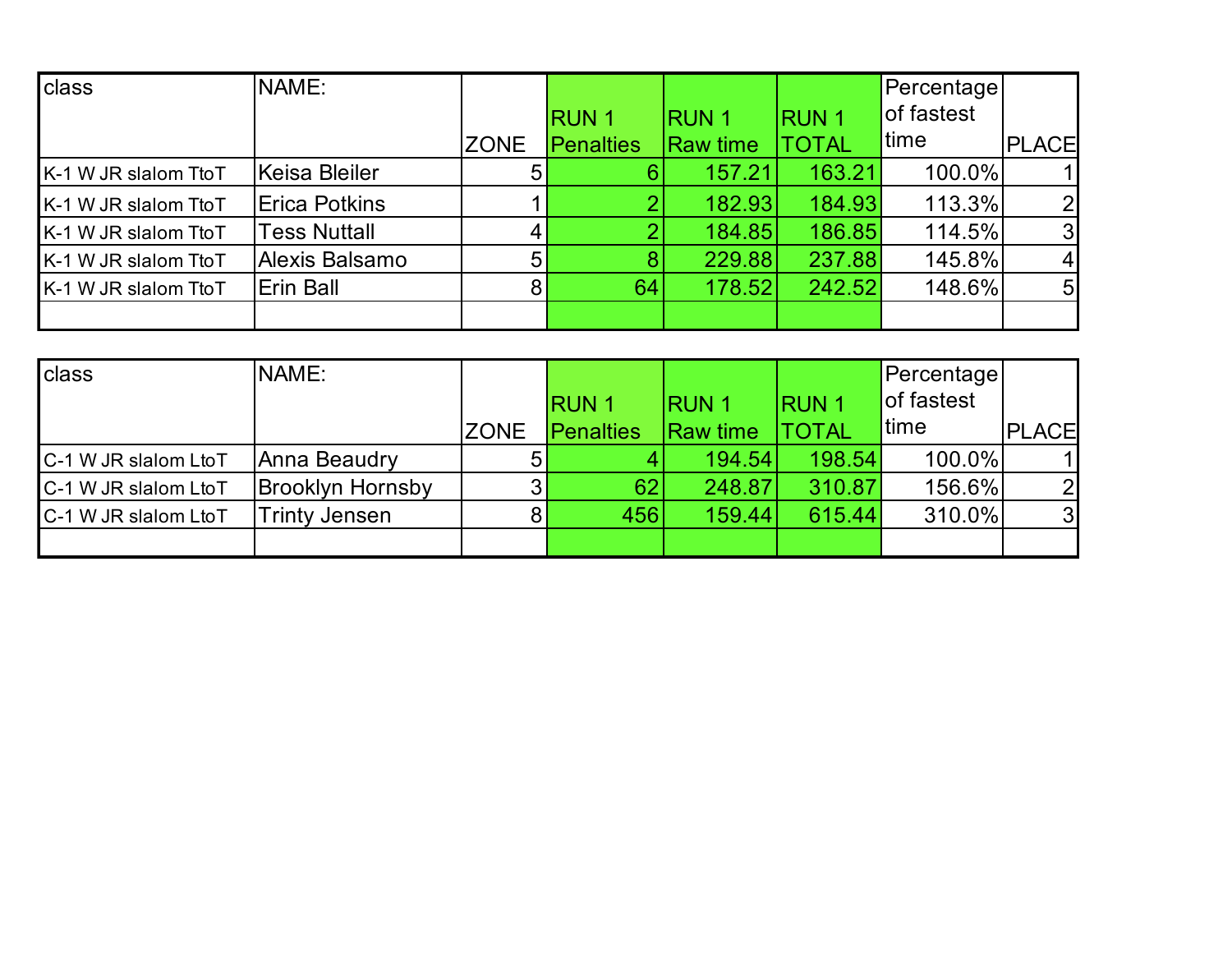## **2018 BC SUMMER GAMES - slalom canoe/kayak**

RESULTS - male

| class                                         | NAME:                                 |                |                  |                 |              | Percentage |                 |
|-----------------------------------------------|---------------------------------------|----------------|------------------|-----------------|--------------|------------|-----------------|
|                                               |                                       |                | <b>RUN1</b>      | <b>RUN1</b>     | <b>RUN1</b>  | of fastest |                 |
|                                               |                                       | <b>ZONE</b>    | <b>Penalties</b> | <b>Raw time</b> | <b>TOTAL</b> | time       | <b>PLACE</b>    |
| K-1 JR slalom LtoT Matthew House              |                                       |                | 8                | 139.67          | 147.67       | 100.0%     | 11              |
|                                               | K-1 JR slalom Lto TRemus Wyse-Morris  | 6              | 8                | 140.37          | 148.37       | 100.5%     | $\mathbf{2}$    |
|                                               | K-1 JR slalom Lto TTate Solomonson    | $\overline{2}$ | 8                | 148.97          | 156.97       | 106.3%     | 3               |
|                                               | K-1 JR slalom LtoT Keegan Bateman     | 5              | 4                | 153.72          | 157.72       | 106.8%     | $\vert 4 \vert$ |
| K-1 JR slalom Lto TStephen Wang               |                                       | 3              | 14               | 144.08          | 158.08       | 107.0%     | 5 <sub>l</sub>  |
| K-1 JR slalom LtoT Carter Hugill              |                                       | 3              | 10               | 148.09          | 158.09       | 107.1%     | 6               |
| K-1 JR slalom Lto THarry Calhoun              |                                       | 4              | 4                | 164.07          | 168.07       | 113.8%     | $\overline{7}$  |
| K-1 JR slalom LtoT Adam Vetter                |                                       | 5              | 4                | 171.39          | 175.39       | 118.8%     | 8               |
| K-1 JR slalom LtoT Jasper Letwin              |                                       | 6              | $6\phantom{1}$   | 170.69          | 176.69       | 119.7%     | 9               |
| K-1 JR slalom LtoT Quintin Neuls              |                                       | 2              | 12               | 165.71          | 177.71       | 120.3%     | 10              |
| K-1 JR slalom LtoT Cooper Julien              |                                       | $\overline{2}$ | 8                | 169.96          | 177.96       | 120.5%     | 11              |
| K-1 JR slalom Lto TLucas Fong                 |                                       | 4              | 4                | 174.32          | 178.32       | 120.8%     | 12              |
|                                               | K-1 JR slalom LtoT Bryant Kelleway    | 3              | 4                | 177.46          | 181.46       | 122.9%     | 13              |
|                                               | K-1 JR slalom LtoT Noah MacMartin     | 5              | 0                | 182.02          | 182.02       | 123.3%     | 14              |
| K-1 JR slalom Lto TMatthew Rice               |                                       | 8              | 8                | 175.81          | 183.81       | 124.5%     | 15              |
| K-1 JR slalom LtoT Braiden Davis              |                                       | 3              | 14               | 183.49          | 197.49       | 133.7%     | 16              |
| K-1 JR slalom LtoTJackson Ali                 |                                       | 6              | 56               | 148.00          | 204.00       | 138.1%     | 17              |
|                                               | K-1 JR slalom Lto T Cameron Mazutinec | 6              | 52               | 164.36          | 216.36       | 146.5%     | 18              |
| K-1 JR slalom Lto TXavier Paul                |                                       | 3              | 58               | 166.90          | 224.90       | 152.3%     | 19              |
|                                               | K-1 JR slalom LtoT Marty Martynowski  |                | $6\phantom{1}$   | 223.08          | 229.08       | 155.1%     | 20              |
|                                               | K-1 JR slalom LtoT Nathan Malenfant   |                | $6\phantom{1}$   | 226.07          | 232.07       | 157.2%     | 21              |
| K-1 JR slalom Lto TKaleb Aubey                |                                       | 5 <sup>1</sup> | 52               | 191.16          | 243.16       | 164.7%     | 22              |
| K-1 JR slalom Lto <sup>†</sup> Darren Granale |                                       | 3              | 66               | 184.03          | 250.03       | 169.3%     | 23              |
|                                               | K-1 JR slalom Lto TColin Templeton    | 3              | 64               | 213.92          | 277.92       | 188.2%     | 24              |
|                                               | K-1 JR slalom LtoT Noah Stubbings     | 6 <sup>1</sup> | 116              | 212.82          | 328.82       | 222.7%     | 25              |
| K-1 JR slalom Lto TLiam Grover                |                                       | $\overline{2}$ | 254              | 191.53          | 445.53       | 301.7%     | <b>26</b>       |